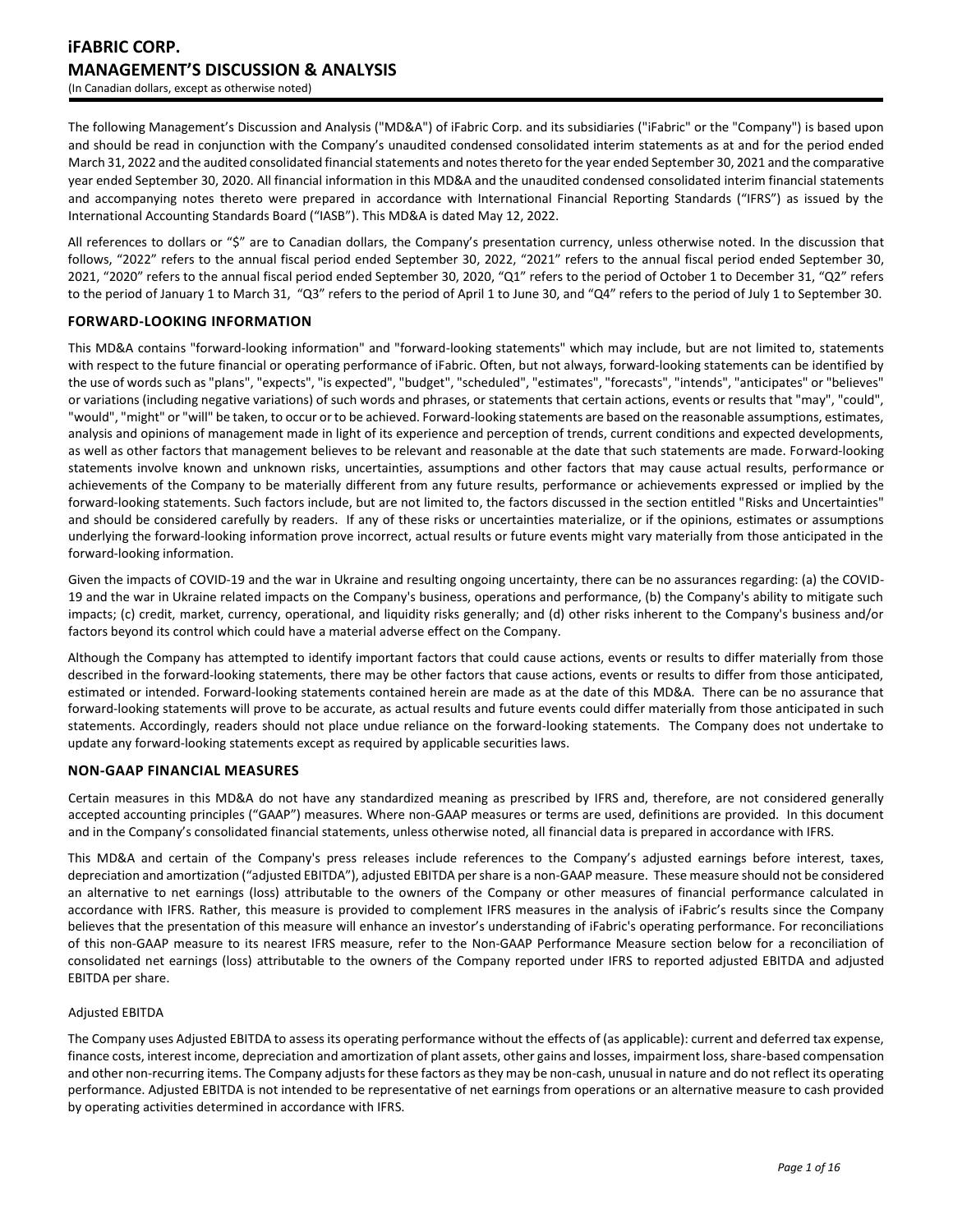# **BUSINESS OVERVIEW**

#### **General**

iFabric is a Canadian public company, incorporated under the Alberta Business Corporations Act and is domiciled in Canada. The Company is listed on the Toronto Stock Exchange ("TSX") under the trading symbol "IFA". The head office is located at 525 Denison Street, Unit 1, Markham, Ontario, Canada.

The Company's business activities are divided into three reportable operating segments, which offer different products and services, and are managed separately because they require different marketing strategies and resource allocations. The following summarizes the operations of each segment:

- Intimate Apparel: Includes the design and distribution of women's intimate apparel and accessories.
- Intelligent Fabrics: Includes the development and distribution of innovative products and treatments that are suitable for application to textiles, plastics, liquids, and hard surfaces as well as finished performance apparel which integrate one or more such treatments. These products are designed to provide added benefits to the user.
- Other: Includes leasing of property to group companies, related parties and third parties.

#### **NATURE OF OPERATIONS**

#### **Intimate Apparel**

The Intimate Apparel division currently operates under the trade name Coconut Grove Intimates. Its business comprises the design, purchasing, and distribution of intimate apparel and, in particular, a range of specialty bras including the division's patented backless, strapless underwire bra. The division also distributes a range of apparel accessories.

The division utilizes contract warehouse facilities located in Houston, Texas which services its key U.S. market and Company-owned premises located in Markham, Ontario house the bulk of the division's workforce which comprises, management, designers, administrative, product sourcing and logistical staff. The Markham premises also includes warehouse space which serves as the distribution center for the Canadian and European markets. All product design is handled by the Markham design team and, currently over 95% of the division's inventory production is outsourced to factories in China.

In the past several years, the Company has positioned the division's product strategy by way of leveraging a key license agreement in order to sell products under various Maidenform® brands. The Maidenform® brand was founded in 1922 and during its 100-year history has grown to become one of the most recognizable and respected brands in the intimate apparel industry. In addition, the division develops and supplies products for sale under the private label brands of certain major retailers as well as the Company's own brand. Products are sold internationally to the division's customer base, which includes a number of major retailers as well as specialty boutiques.

#### **Intelligent Fabrics**

The Intelligent Fabrics Division currently enjoys exclusive worldwide distribution rights in respect of a number of proprietary chemical formulations that can be applied to textiles in order to kill bacteria and viruses, repel insects, absorb odours, repel and wick moisture, block ultraviolet light and help encourage a healthy skin environment, amongst others. The Intelligent Fabrics Division operates under the name Intelligent Fabric Technologies (North America) Inc. ("IFTNA").

The business of the Intelligent Fabrics Division includes the development, testing and distribution of chemicals suitable for application to textiles as well as finished performance apparel, medical apparel and protective products, which integrate one or more chemical enhancements, in order to achieve the performance characteristics demanded by the customer or consumer. The current focus is on technologies that improve the safety and well-being of the wearer. The division's current product offerings include Protx2® (anti-microbial and anti-viral formulations) Enguard® (insect repellant technology), Dreamskin® (skin polymer), UVtx (ultraviolet light blocker), FreshTx (odourabsorbing technology), RepelTX (durable water repellant) and DryTx (moisture-wicking technology). The Company anticipates that several new formulations and new generations of existing formulations will be added to its pipeline in the future.

The Division has two key supply centers in Asia (namely China and Taiwan) which service the Asian market. This market represents the main production region for manufactured textiles supplied to North America and internationally and is the Company's main market area for the distribution of intelligent textile technologies. Technical support specialists in Asia provide guidance and support to customers regarding the integration of the Company's chemical formulations in their products. The Division also leverages the Company's textile expertise in order to supply finished products or fabrics treated with one or more of the Division's market leading formulations to customers. In addition, the Division produces performance and protective apparel under its own brands. All chemical formulations and apparel, is produced or manufactured at various facilities in Asia.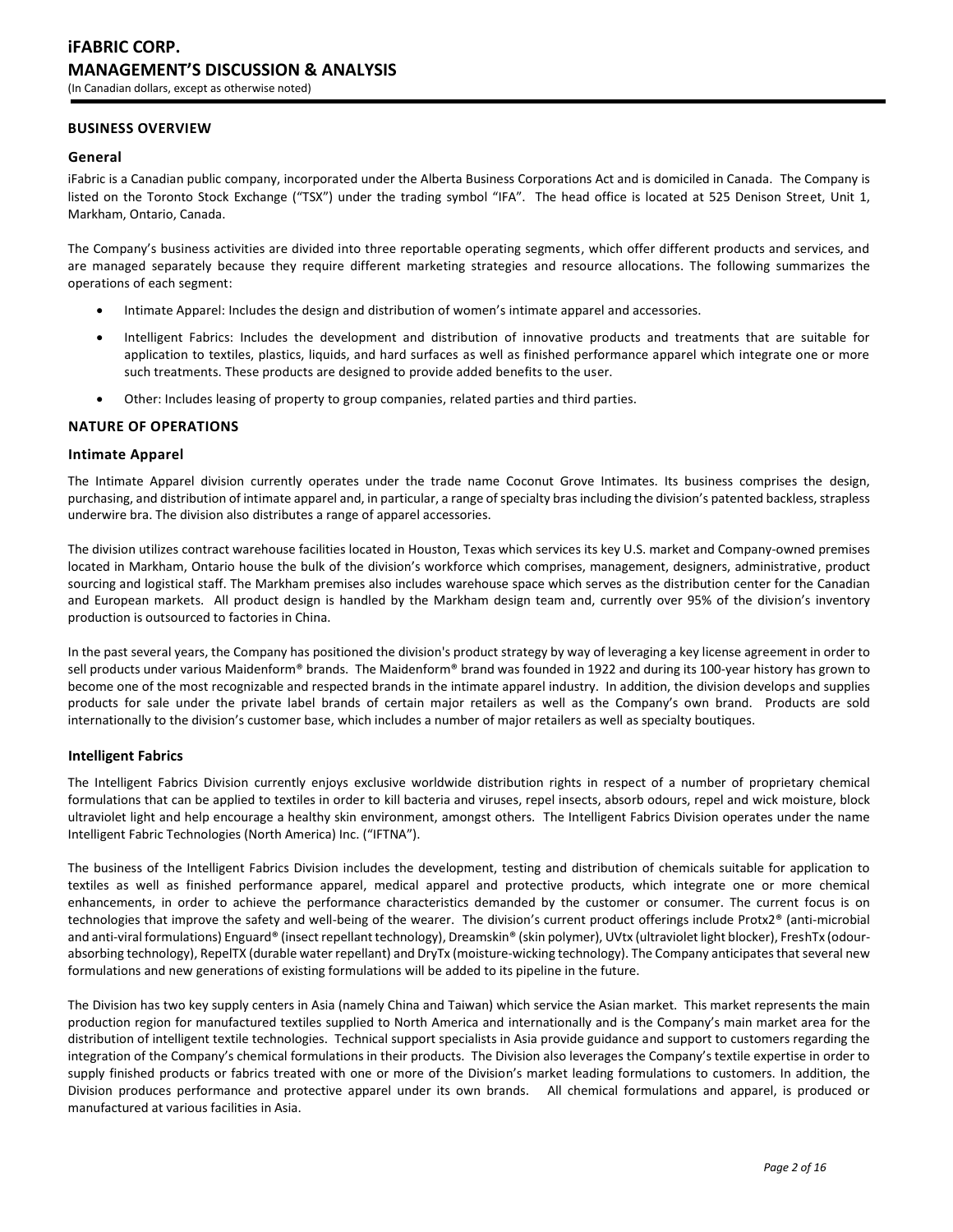The following describes the functionality of the division's current product portfolio:

#### *Protx2***®** *Anti-Microbial and Anti-Viral Technologies*

Protx2*®* represents IFTNA's flagship technology.

Protx2*®* formulations impart anti-microbial and/or anti-viral powers to fibers, plastic, paint and paper treated with these formulations. Numerous laboratory tests have shown that treated products inhibit the growth of a wide variety of infectious agents associated with healthcare and community infections, and by their application may assist in preventing the spread of such infections.

The Company is currently targeting three key markets with regard to the distribution of Protx2® chemicals or treated finished products:

#### 1) Sports apparel, outerwear and footwear

There is an increasing trend amongst major sports apparel, outerwear and footwear manufacturers to offer technologically-enhanced products. With the ability of Protx2® to combat odor causing bacteria, the Company is able to provide manufacturers with the ability to produce apparel and footwear that stays fresher longer without the need for repeated washing or cleaning. Innovative application methodology developed by the Company over a number of years allows for Protx2® to be integrated into almost any fabric as well as all the components of footwear including foam, rubber, and plastics. With its current Environmental Protection Agency ("EPA") and European regulatory registrations, the Company can distribute Protx2® for use in all sportswear and footwear for distribution in the U.S., European and Canadian markets as well as most other international markets.

#### 2) Medical

Protx2<sup>®</sup> is suitable for application to many areas of a hospital environment, including, scrubs, bedding, curtaining, carpeting, walls (paint), air filters, and plastic components, amongst others.

The Protx2® range of products is dedicated to combating healthcare acquired bacterial infections ("HAI's"), including *Methicillin-resistant Staphylococcus aureus* ("MRSA"), *Clostridium difficile*, *Vancomycin-resistant enterococci ("*VRE") and *Klebsiellia pneumoniae* amongst others and, by their application may greatly assist in reducing such infections. In addition, Protx2® is also laboratory proven to be a strong antiviral agent effective against the SARS-CoV-2 virus (which causes the COVID-19 disease), the Human Corona Virus (229E), Norovirus and H1N1.

In order to enter the medical market in the United States in respect of Protx $2<sup>®</sup>$  treated products, the Company is in the process of securing a second and higher level of EPA registrations, termed public health claims, that, if granted, will allow it to make applicable claims in connection with the efficacy of Protx2® treated fabrics, against both bacteria and viruses ("kill claims"). The final submissions to the EPA have been made as at the date of this MD&A and approvals are currently pending. IFTNA has also filed utility patent applications in both the United States and Canada in respect of the Company's antiviral treatment of textiles (ProTX2 AV) and its stand-alone laundry additive (AVguard).

#### 3) Community protection

The current COVID-19 pandemic has underscored the need for individuals to protect themselves when entering closed environments such as aircraft, shopping malls, hotels, and even ones residence, as well as close proximity environments such as sports arenas, movie houses etc. With future pandemics being predicted by experts, management believes that the supply of equipment, apparel, washes and sanitizers, that can deactivate infectious bacteria and viruses, is set to become one of the fastest growing market segments. With its Protx2® technologies, iFabric is well positioned to capitalize on the opportunity to supply its chemical treatments, finished personal protection equipment and apparel, as well as a laundry additive that can be utilized during a normal household laundry cycle.

#### *DryTx™*

DryTx™ moisture wicking technology provides treated apparel with the ability to quickly draw moisture away from the skin and disperse perspiration across the fabric surface for faster evaporation.The main attributes of DryTx™ are its abilities to:

- Wick moisture away from the skin;
- Provide for garments that will not feel heavy or damp even during periods of high exertion by the wearer;
- Provide for garments that create less skin chafe compared to wet fabrics;
- Provide for garments that dry quicker, thereby assisting the wearer in maintaining a more even body temperature;
- Allow for fabrics to retain their natural softness.

An additional significant attribute of DryTx™ is its ability to be integrated into apparel in combination with the division's other product offerings, resulting in unique garments that provide superior performance characteristics for athletic apparel. DryTx™ does not require regulatory approvals and is commercially available for sale.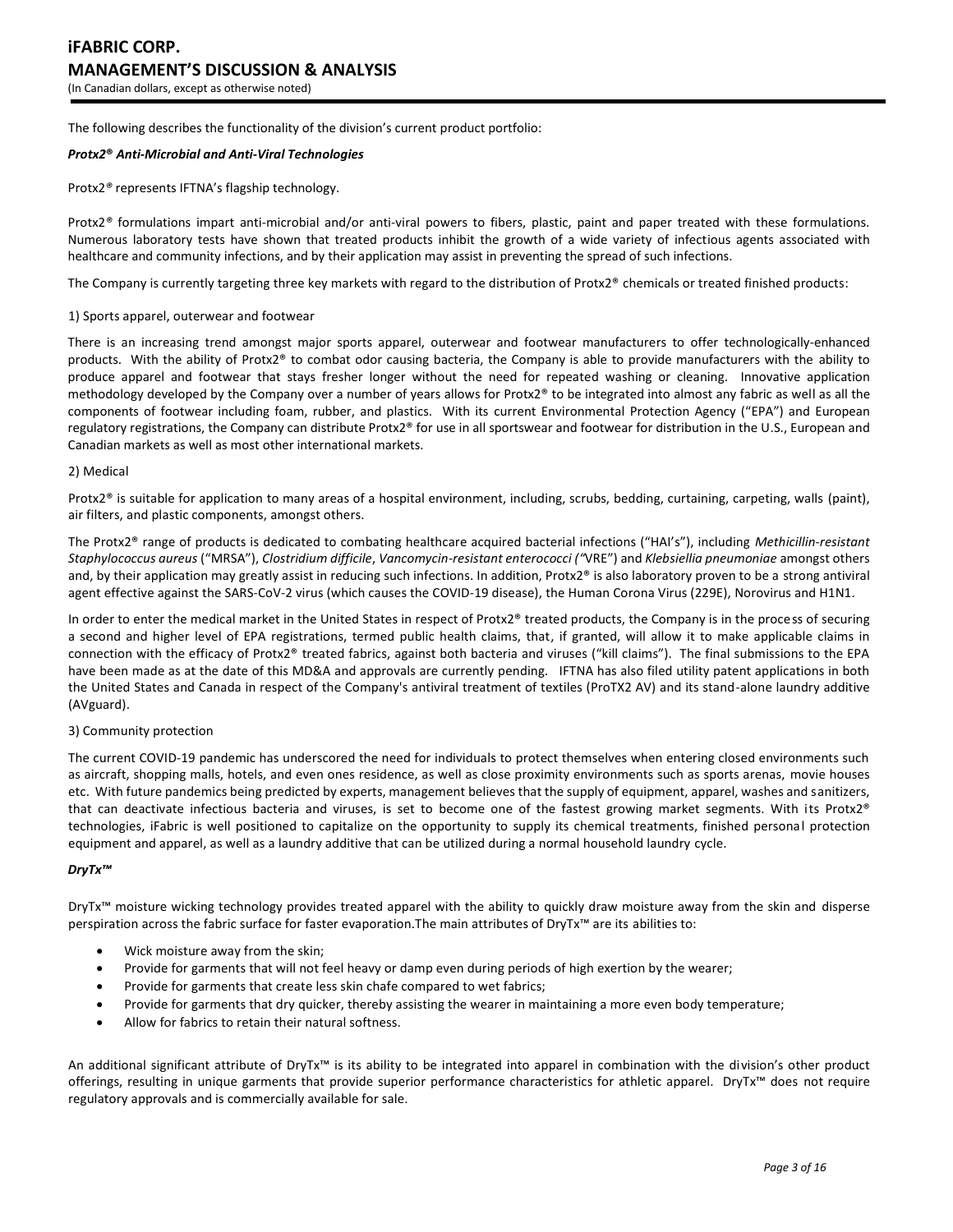# **iFABRIC CORP. MANAGEMENT'S DISCUSSION & ANALYSIS**

(In Canadian dollars, except as otherwise noted)

## *RepelTX™*

RepelTX™ is the next generation in water repellency performance. RepelTX™ modifies fabric at the molecular level by permanently attaching hydrophobic 'hairs' to individual fibers that lift liquids, causing them to bead and roll right off the fabric surface with high durability.

Benefits:

- Repels rains, sleet and snow
- Outperforms conventional fabric treatments
- Provides long-lasting protection
- Prevents fabric stains, saves time, dries quicker & saves energy
- Preserves the quality, hand & appearance of textiles

A substantial body of testing carried out by the Company has shown that RepelTX™ and Protx2® work extremely well in conjunction with each other. Particularly in health care environments, the combination of water repellency and antimicrobial properties allows for garments that repel liquids and at the same time are able to kill bacteria. These combined attributes are optimal for the healthcare industry. The enhanced commercial benefit is increased revenue from sales involving a multiple of chemicals. RepelTx™ does not require regulatory approvals and is commercially available for sale.

#### *Dreamskin***®**

Fabrics treated with the Dreamskin® polymer are designed to encourage a healthy skin environment because of its ability to control both moisture and friction. Dreamskin® is effective during both summer and winter months as both high and low moisture environments are known causes of discomfort and irritation. In particular, athletic apparel has two key areas that can cause skin irritation, namely friction and excessive moisture. Dreamskin® targets both of these to help prevent irritation during sporting activities. Dreamskin®does not require regulatory approvals and is commercially available for sale.

#### *Enguard***®** *Insect Repellent Fabric*

Applying Enguard® to fabrics results in a highly effective and durable insect repellent. A major strength of Enguard® is that it is safe for children. Testing carried out by the London School of Hygiene and Tropical Medicine show Enguard® to have repelling power comparable to high-concentration DEET and significantly greater than any other natural insect repellents.

The Company requires regulatory approvals in order distribute Enguard® treated products in the United States and Canada. The Company intends to pursue regulatory approvals for Enguard® with the EPA after the receipt of the Protx2® approvals referenced above.

## *UVtx™*

Textiles infused with UVtx™ provides apparel with a built in ultraviolet ("UV") light blocker. The UVtx™ formulation contains both UV reflecting and UV absorption elements, giving apparel treated with UVtx™ the ultraviolet protection factor ("UPF") strength of up to UPF 60. This allows the wearer of UVtx™ treated apparel to enjoy permanent sun protection without the need to apply sprays or lotions to the area covered by the garment. Testing has shown that UVtx™ treated textiles never lose efficacy. UVtx™ does not require regulatory approvals and is commercially available for sale.

#### *FreshTx™*

FreshTx™ is a state of the art odour-absorbing technology, which is easily infused into textile products. FreshTx™ offers permanent protection against odours without the need to use sprays or perfumes. FreshTx™ uses naturally-occurring elements for effective results that are nontoxic and safe. Extremely durable, once applied, the properties of FreshTx™ are renewed with each wash, and FreshTx™ is effective even when wet. FreshTx<sup>™</sup> does not require regulatory approvals and is commercially available for sale.

#### *Apollo*

Apollo is the ultimate treatment for combating odour. With the use of antimicrobial + neutralization combined it not only smells fresher but also combats odour causing bacteria in order to extend textile life. Apollo does not require regulatory approvals and is commercially available for sale.

#### *TempTX*

TempTX is offered in two variants:

**Cool:** TempTX COOL utilizes unique chemical composites in order to decrease skin surface temperature, allowing for maximum performance in the hottest conditions.

**Thermo:** TempTX THERMO uses an innovative thermo-conductive inner coating to absorb and retain body heat.TempTX does not require regulatory approvals and is commercially available for sale.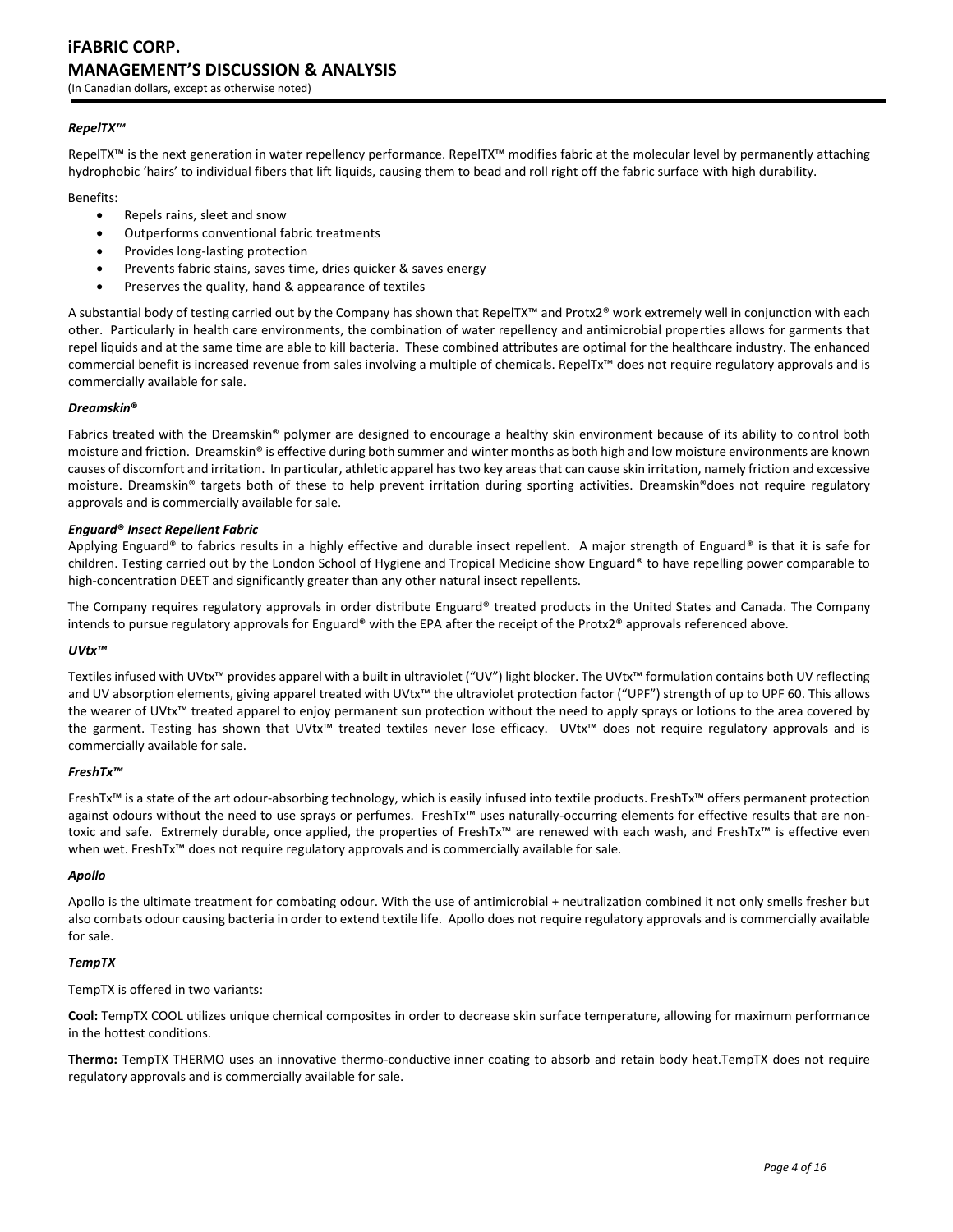#### *BioTX*

BioTX is a revolutionary durable anti-stink solution that does not use traditional heavy metals. BioTX uses a proprietary microencapsulation process that stores the active ingredient in a coated shell that is embedded into the fabric, allowing for sustained long term release, when needed. BioTx does not require regulatory approvals and is commercially available for sale.

#### *RepelTX Eco Plus*

RepelTX Eco Plus is the next generation in fluorine-free liquid repellency. A safer C0 technology removes PFCs (perfluorochemicals) from the repellency equation without compromising on performance while staying sustainable and safe. RepelTX Eco Plus does not require regulatory approvals and is commercially available for sale.

#### *OMEGA+*

OMEGA+ is a natural, safe, and proprietary ingredient used to increase the level of Far Infrared ("FIR") emissions (soft heat) from a broad range of medical, textile, personal care and household products. It effectively emits a mild FIR energy directly to the area of discomfort and at the same time provides comfort, support and relief in minutes. OMEGA+ does not require regulatory approvals and is commercially available for sale.

#### *IMPRINT*

IMPRINT wicks moisture away from the skin utilizing gateways in the fabric exposing logos and patterns. This allows designers to create unique and interactive textiles by adding additional product features not found on ordinary garments. As soon as the fabric absorbs and wicks away moisture from the skin, it instantly reveals unique patterns, graphics and/or logos. IMPRINT does not require regulatory approvals and is commercially available for sale.

#### *DriForce*

DriForce works by absorbing and spreading moisture out across the fabric to enhance the evaporative drying rate on the inside whilst utilizing a revolutionary polymer on the outside that doesn't allow perspiration to pull moisture through the textile. DriForce is designed to transport moisture away from the skin on the inside of a garment, so that embarrassing perspiration stains are not shown on the outside of a garment. DriForce does not require regulatory approvals and is commercially available for sale.

#### **MAJOR DEVELOPMENTS DURING THE QUARTER**

During the quarter, the Company commenced moving its US based inventory from its contract warehouse located in Los Angeles, California to a new contract warehouse located just outside of Houston, Texas. The move was motivated by a number of factors and in the main, the extreme port congestion in Los Angeles, rising costs in California which, substantially exceed the average for most other US states, as well an increasingly hostile business environment in California on a political level. The warehouse move is expected to be fully completed during Q3, 2022. As a result of the move, the company anticipates achieving savings in warehouse costs of around 50%, with a resultant improvement of around 5% in US gross margins.

#### **SELECTED ANNUAL INFORMATION**

The following table sets forth selected annual consolidated statement of earnings (loss) information and balance sheet data for each of the last five fiscal years.

| For the year ended and as at September 30,              | 2021       | 2019       | 2018          | 2017       | 2016       |
|---------------------------------------------------------|------------|------------|---------------|------------|------------|
| <b>Income Statement Data</b>                            |            |            |               |            |            |
| Revenue                                                 | 19,763,672 | 11,521,676 | 10,435,348    | 15,121,370 | 18,856,477 |
| Net earnings (loss) attributable to common shareholders | 2,369,698  | (617, 770) | (1, 299, 863) | 924,743    | 1,597,070  |
| Net earnings (loss) per common share                    |            |            |               |            |            |
| Basic                                                   | 0.084      | (0.023)    | (0.050)       | 0.035      | 0.061      |
| Diluted                                                 | 0.081      | (0.023)    | (0.050)       | 0.034      | 0.059      |
|                                                         |            |            |               |            |            |
| <b>Balance Sheet Data</b>                               |            |            |               |            |            |
| Total assets                                            | 27,629,685 | 17,514,091 | 11,983,802    | 14,179,359 | 14,724,528 |
| Total non-current financial liabilities                 | 551,277    | 650,130    | 476,747       | 1,818,657  | 586,544    |
| Cash dividends declared                                 |            |            |               |            |            |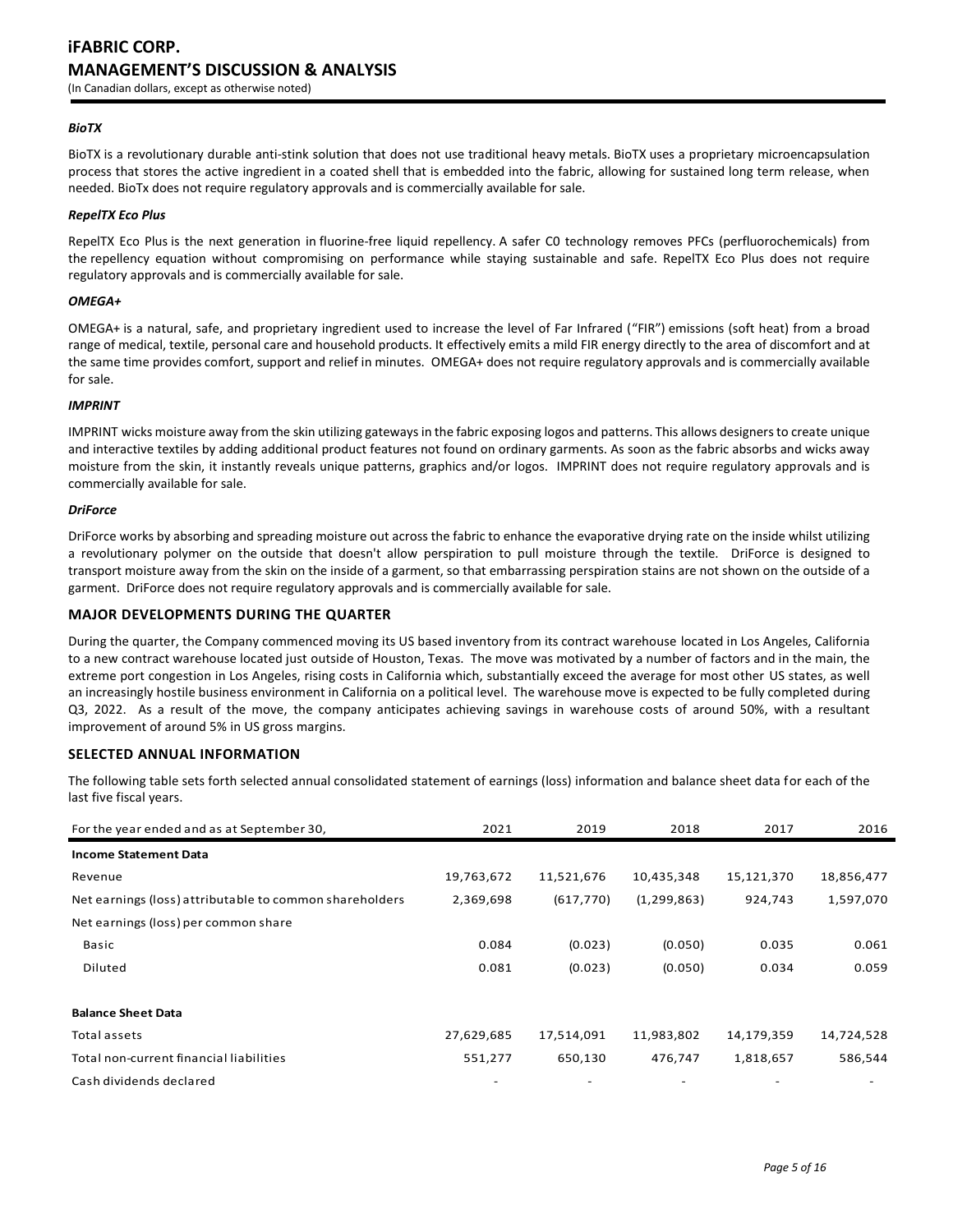# **DISCUSSION OF THE RESULTS OF OPERATIONS – THREE AND SIX MONTHS ENDED MARCH 31, 2022 AND 2021**

The following table sets forth the Company's unaudited condensed consolidated statements of earnings (loss) and comprehensive earnings (loss) for the three and six months ended March 31, 2022 and 2021:

|                                                                       | Three months |            | Six months |            |
|-----------------------------------------------------------------------|--------------|------------|------------|------------|
| For the period ended March 31,                                        | 2022         | 2021       | 2022       | 2021       |
| <b>REVENUE</b>                                                        | 3,477,287    | 2,882,660  | 8,471,158  | 10,403,561 |
| <b>COST OF SALES</b>                                                  | 2,237,520    | 1,707,857  | 5,381,891  | 6,324,523  |
| <b>GROSS PROFIT</b>                                                   | 1,239,767    | 1,174,803  | 3,089,267  | 4,079,038  |
| <b>EXPENSES</b>                                                       |              |            |            |            |
| General and administrative costs                                      | 1,191,897    | 1,080,459  | 2,312,523  | 1,962,800  |
| Selling costs                                                         | 257,339      | 219,258    | 570,457    | 433,611    |
| Interest expense                                                      | 10,915       | 16,792     | 21,560     | 31,037     |
| Depreciation of property, plant and equipment and right-of-use assets | 23,610       | 20,991     | 45,937     | 41,981     |
| Amortization of deferred development costs                            | 6,705        | 6,705      | 13,410     | 13,410     |
| Share-based compensation                                              | 327,433      | 6,598      | 330,431    | 13,343     |
|                                                                       | 1,817,899    | 1,350,803  | 3,294,318  | 2,496,182  |
| <b>EARNINGS (LOSS) FROM OPERATIONS</b>                                | (578, 132)   | (176,000)  | (205, 051) | 1,582,856  |
| <b>OTHER EXPENSES (INCOME)</b>                                        |              |            |            |            |
| Loss (gain) on foreign exchange                                       | 195,103      | 35,894     | 229,668    | (100, 616) |
| Government grants                                                     | (1,521)      | (124, 815) | (14, 856)  | (196, 150) |
|                                                                       | 193,582      | (88, 921)  | 214,812    | (296, 766) |
| <b>EARNINGS (LOSS) BEFORE INCOME TAXES</b>                            | (771, 714)   | (87,079)   | (419, 863) | 1,879,622  |
| PROVISION FOR (RECOVERY OF) INCOME TAXES                              |              |            |            |            |
| Current                                                               | 7,091        | 14,948     | 242,641    | (25, 514)  |
| Deferred                                                              | (110, 500)   | 33,200     | (167, 616) | 432,100    |
|                                                                       | (103, 409)   | 48,148     | 75,025     | 406,586    |
| <b>NET EARNINGS (LOSS)</b>                                            | (668, 305)   | (135, 227) | (494,888)  | 1,473,036  |
| NET EARNINGS (LOSS) ATTRIBUTABLE TO:                                  |              |            |            |            |
| iFabric Corp. shareholders                                            | (671, 680)   | (141, 155) | (503, 720) | 1,461,127  |
| Non-controlling interest                                              | 3,375        | 5,928      | 8,832      | 11,909     |
|                                                                       | (668, 305)   | (135, 227) | (494, 888) | 1,473,036  |
| OTHER COMPREHENSIVE EARNINGS (LOSS)                                   |              |            |            |            |
| Unrealized gain (loss) on translation of foreign operations           | 85,413       | (45, 379)  | 88,277     | (317, 250) |
| TOTAL COMPREHENSIVE EARNINGS (LOSS)                                   | (582, 892)   | (180, 606) | (406, 611) | 1,155,786  |
|                                                                       |              |            |            |            |
| <b>EARNINGS (LOSS) PER SHARE</b>                                      |              |            |            |            |
| Basic                                                                 | (0.023)      | (0.005)    | (0.017)    | 0.055      |
| Diluted                                                               | (0.023)      | (0.005)    | (0.017)    | 0.053      |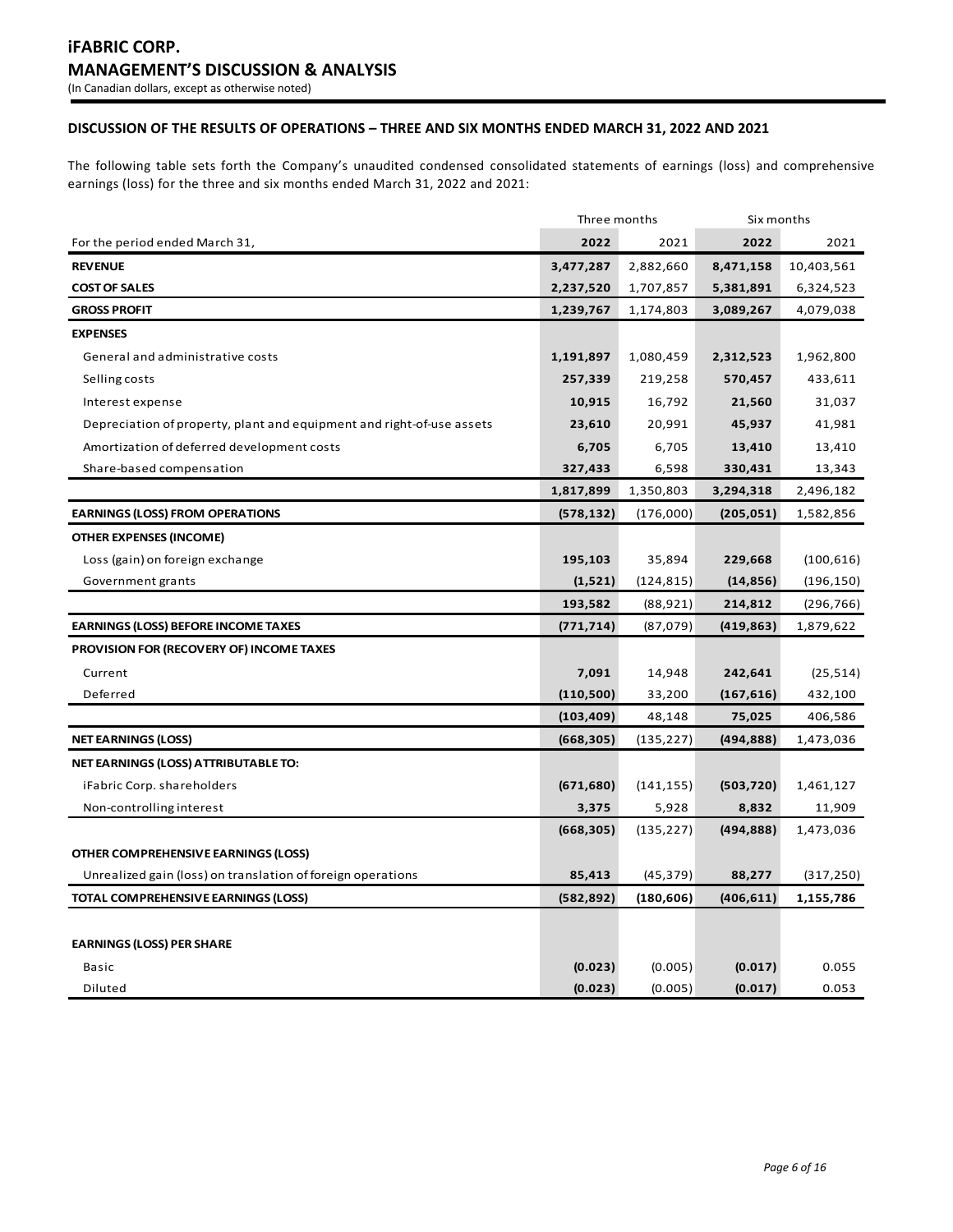# **iFABRIC CORP. MANAGEMENT'S DISCUSSION & ANALYSIS**

(In Canadian dollars, except as otherwise noted)

# **SELECTED OPERATING SEGMENT DATA**

| Six months ended March 31, 2022     | Intimate<br>Apparel | Intelligent<br>Fabrics | Other<br>Segments | Corporate<br>Items and<br>Eliminations | Consolidated |
|-------------------------------------|---------------------|------------------------|-------------------|----------------------------------------|--------------|
| <b>External Revenue</b>             | 2,909,554           | 5,507,130              | 54,474            |                                        | 8,471,158    |
| Earnings (loss) before income taxes | (330,037)           | 386,188                | 47,929            | (523, 943)                             | (419, 863)   |
|                                     |                     | $\check{ }$            |                   |                                        |              |
| Six months ended March 31, 2021     | Apparel             | Fabrics                | Segments          | Items and                              | Consolidated |
| <b>External Revenue</b>             | 928,797             | 9,418,822              | 55,942            |                                        | 10,403,561   |
| Earnings (loss) before income taxes | (283, 339)          | 2,277,382              | 62,538            | (176, 959)                             | 1,879,622    |
|                                     |                     |                        |                   |                                        |              |
| Six months ended March 31,          |                     |                        |                   | 2022                                   | 2021         |
| External sales revenue              |                     |                        |                   |                                        |              |
| Canada                              |                     |                        |                   | 1,969,385                              | 2,738,473    |
| <b>United States</b>                |                     |                        |                   | 2,829,489                              | 4,658,199    |
| United Kingdom                      |                     |                        |                   | 148,343                                | 25,056       |
| Southeast Asia and other            |                     |                        |                   | 3,523,941                              | 2,981,833    |
| Total                               |                     |                        |                   | 8,471,158                              | 10,403,561   |

# **Q2 2022 FINANCIAL HIGHLIGHTS**

| Three months ended March 31,        | 2022       | 2021       |
|-------------------------------------|------------|------------|
|                                     |            |            |
| Revenue                             | 3,477,287  | 2,882,660  |
| Earnings (loss) from operations     | (578, 132) | (176,000)  |
| Share based compensation            | (327, 433) | (6,598)    |
| Adjusted EBITDA *(Note)             | (403, 051) | (35,993)   |
| Net earnings (loss) after tax       | (668, 305) | (135, 227) |
| Net earnings (loss) after tax       |            |            |
| attributable to shareholders        | (671, 680) | (141, 155) |
| Other comprehensive earnings (loss) | 85,413     | (45, 379)  |
| Total comprehensive earnings (loss) | (582, 892) | (180, 606) |
| Net earnings (loss) per share       |            |            |
| Basic                               | (0.023)    | (0.005)    |
| Diluted                             | (0.023)    | (0.005)    |

*\*Note: Adjusted EBITDA represents earnings before interest, taxes, depreciation, amortization and share based compensation*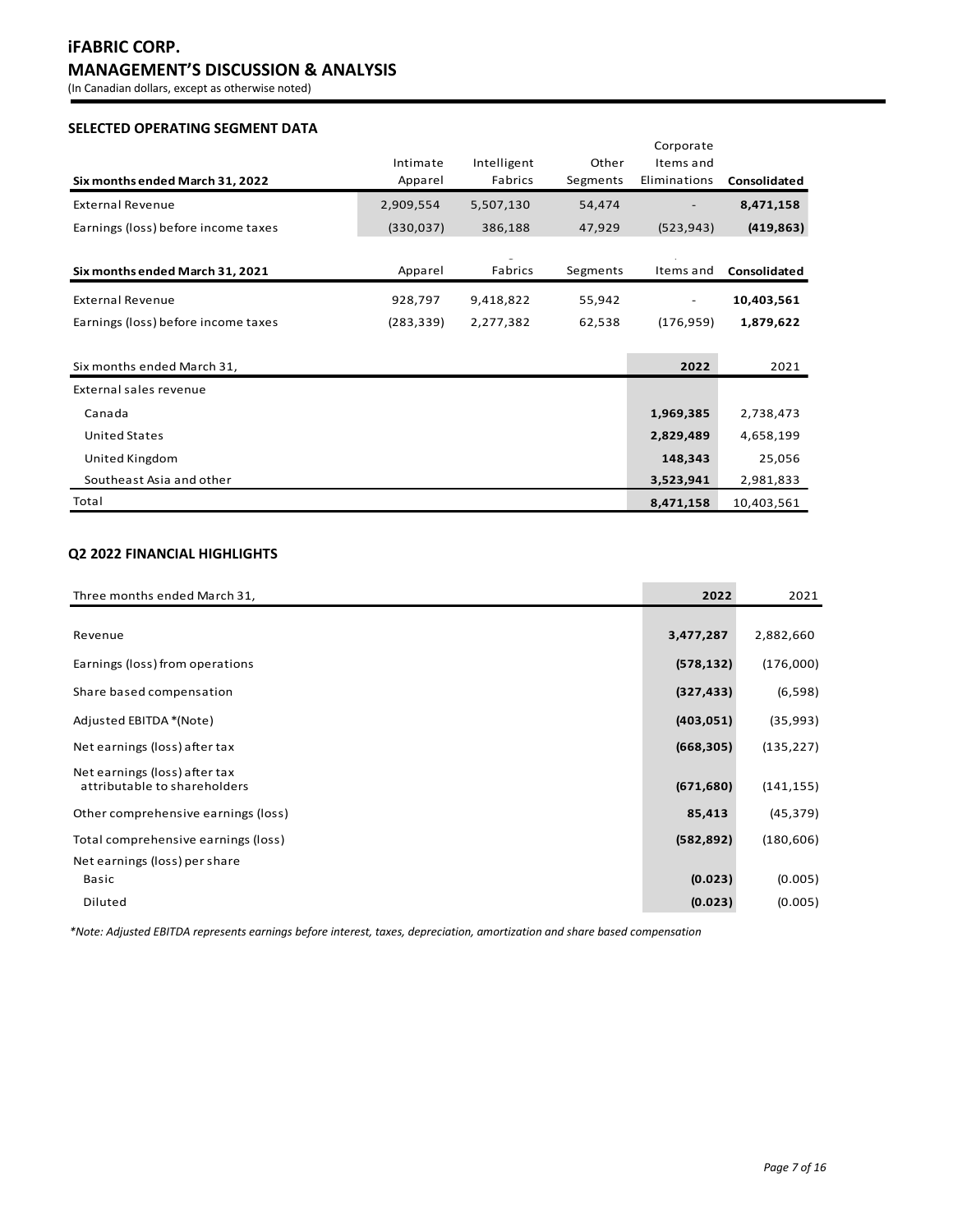# **DISCUSSION OF THE RESULTS OF OPERATIONS – THREE MONTHS ENDED MARCH 31, 2022 AND 2021**

#### **Revenue**

Revenue increased by \$594,627 to \$3,477,287 in Q2 2022 compared to \$2,882,660 in Q2 2021. With respect to the reportable operating segments of the Company, revenue increased by 299% or \$944,267 in its Intimate Apparel segment and revenue decreased by 14% or \$348,172 in its Intelligent Fabrics segment. Geographically, revenues decreased in Canada, Southeast Asia and other markets, while revenues increased in the US and UK during Q2 2022 versus Q2 2021.

Overall, revenue increased 21% during Q2 2022 in comparison to Q2 2021. The increase in Intimate Apparel operating segment revenue in 2022 versus 2021 was primarily attributable to the lifting of COVID-19 restrictions in the US and Canada and the reopening of retail stores. This was offset by decreased revenues in the Intelligent Fabrics segment caused by a major retail customer placing a shipping hold on products for a new major program for the retailer. This hold was attributable to a number of other vendors of the retailer failing to meet the agreed delivery timeline required to fill newly installed display units for this program. The hold has since been lifted and these products had commenced shipping as of the date of this MD&A.

## **Gross profit**

Gross profit as a percentage of revenue decreased to 36% in Q2 2022 from 41% in Q2 2021, as a result of increases in freight costs due to heightened demand for goods from China and a shortage of shipping vessels, as well as inventory write downs in the quarter. Gross profit in dollars increased by 6% or \$64,964 to \$1,239,767 in Q2 2022 compared to \$1,174,803 in Q2 2021, due to the increase in revenue.

#### **Selling, general and administrative costs**

Selling, general and administrative costs increased by \$149,519 or 12% to \$1,449,236 in Q2 2022 compared to \$1,299,717 in Q2 2021. Increased personnel costs in respect of new hires made for the purpose of meeting the Company's future growth objectives, was the main reason for this increase.

#### **Interest Expense**

Interest expense during Q2 2022 was \$10,915 compared to \$16,792 during Q2 2021. The decrease is attributable to the temporary use of the Company's bank operating line of credit during the comparable quarter of 2021.

#### **Depreciation and Amortization**

Depreciation of the Company's property, plant and equipment and amortization of deferred development costs totaled \$30,315 during Q2 2022 compared to \$27,696 during Q2 2021.

#### **Share-based compensation**

Share-based compensation costs in Q2 2022 were \$320,835 higher than in Q2 2021 and amounted to \$327,433 in the quarter, compared to \$6,598 in the comparable quarter of 2021. The increase in share-based compensation costs is the result of options granted to a newly appointed director and an existing director which, vested immediately.

#### **Loss (gain) on foreign exchange**

In Q2 2022, the Company incurred a foreign exchange loss of \$195,103 versus a loss of \$35,894 in Q2 2021. The increase in losses is due to the average strengthening of the Canadian dollar in Q2 2022 compared to Q2 2021.

#### **Provision (recovery) of income taxes**

The Company's recovery of income taxes in Q2 2022 was \$103,409, compared to a provision for income tax of \$48,148 in Q2 2021. Included in the loss before income taxes are certain non-deductible items for tax purposes. Differences in the amounts of nondeductible expenses as well as taxes on increased earnings in foreign subsidiaries are the primary reasons for the change in the Company's effective income tax rate in Q2 2022 compared to Q2 2021.

#### **Net loss and EBITDA**

The net loss attributable to iFabric's shareholders during Q2 2022 was \$671,680 (\$0.023 per share, basic and diluted) compared to net loss of \$141,155 in Q2 2021 (\$0.005 per share, basic and diluted). The increase of \$530,525 in the amount of attributable net loss in Q2 2022 versus Q2 2021 is largely attributable to increased selling, general and administrative expenses as well as increased share based compensation costs as discussed above. Negative adjusted EBITDA for Q2 2022 amounted to \$403,051 compared to a negative adjusted EBITDA of \$35,993 in Q2 2021 representing an increase of \$367,058 for the same reasons.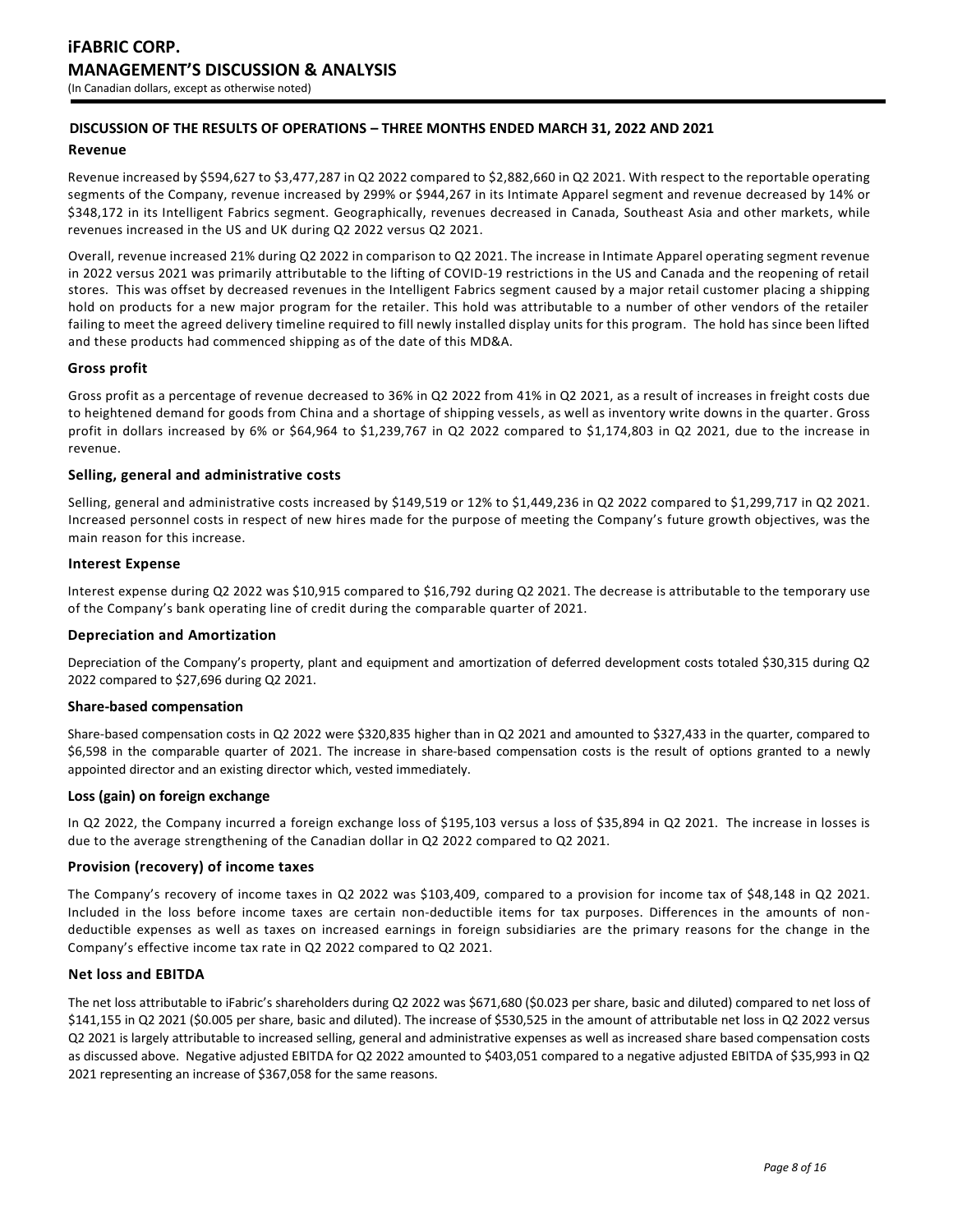# **iFABRIC CORP. MANAGEMENT'S DISCUSSION & ANALYSIS** (In Canadian dollars, except as otherwise noted)

## **Other comprehensive earnings (loss)**

For the three months ended March 31, 2022, there was a gain of \$85,413 included in other comprehensive earnings compared to a loss of \$45,379 in Q2 2021, in respect of unrealized gains or losses arising on currency translation of foreign operations. The main reason for this increase was the strengthening of the Canadian dollar towards the end of Q2 2022 compared to 2021. The total comprehensive loss amounted to \$582,892 in Q2 2022 compared to \$180,606 in Q2 2021, representing an increase of \$402,286.

#### **DISCUSSION OF THE RESULTS OF OPERATIONS – SIX MONTHS ENDED MARCH 31, 2022 AND 2021**

#### **Revenue**

Revenue decreased by \$1,932,403 to \$8,471,158 for the six months ended March 31, 2022 from \$10,403,561 for the comparable period in 2021. With respect to reportable operating segments of the Company, revenue increased by 213% or \$1,980,757 in its Intimate Apparel segment and revenue decreased by 42% or \$3,911,692 in its Intelligent Fabrics segment. Geographically, revenue in Canada and the US decreased whereas revenue in the UK and Southeast Asia and other regions increase compared to 2021.

Overall, revenue decreased 19% during the six months ended March 31, 2022 in comparison to 2021. As reflected above, the Intimate Apparel operating segment recorded an increase in revenues in 2022 versus 2021 due to the lifting of COVID-19 restrictions in the US and Canada and the reopening of retail stores. The decrease in revenues in the Intelligent Fabrics segment during the first six months of 2022 compared to 2021 was attributable to two main factors, being:

the fulfilment of a contract for the delivery of KN95 masks which, generated additional revenue of \$3,812,302 in 2021 and did not reoccur in 2022; and,

a shipping hold in respect of products for a new major program for a major retail customer in Q2 2022. This hold was attributable to a number of other vendors of the retailer failing to meet the agreed delivery timeline required to fill newly installed display units for this program. The hold has since been lifted and these products had commenced shipping as of the date of this MD&A.

This decrease was partially offset by an increase in chemical sales in the current period compared to the comparable period in the previous year.

## **Gross profit**

Gross profit as a percentage of revenue decreased to 36% for the six months ended March 31, 2022 from 39% for the same period of 2021. This decrease in gross margin % is attributable to increases in freight costs as a result of heightened demand for goods from China and a shortage of shipping vessels, as well as inventory write downs in Q2 2022. Gross profit in dollars decreased by 24% or \$989,771 to \$3,089,267 for the year to date in 2022 from \$4,079,038 for the same period in 2021. The decrease in gross profit dollars is largely attributable to the decrease in revenues and decrease in gross margins, as discussed above.

#### **Selling, general and administrative costs**

For the six months ended March 31, 2022, selling, general and administrative costs increased by 20% or \$486,569 to \$2,882,980 from \$2,396,411 for the six months ended March 31, 2021. Increased personnel costs in respect of new hires made for the purpose of meeting the Company's future growth objectives, was the main reason for this increase.

#### **Interest Expense**

Interest expense during the six months ended March 31, 2022 was \$21,560 compared to \$31,037 during the same period in 2021. The decrease is due to the temporary use of the Company's bank operating line of credit during the second quarter of 2021.

#### **Amortization**

Amortization of the Company's property, plant and equipment and deferred development costs totaled \$59,347 during the six months ended March 31, 2022 compared \$55,391 during the same period in 2021.

## **Share-based compensation**

Share-based compensation costs for the six months ended March 31, 2022 was \$330,431 compared to an amount of \$13,343 for the same period in 2021. The increase in share-based compensation costs is due to options granted to a newly appointed director and existing director which vested immediately.

#### **Loss (gain) on foreign exchange**

For the six months ended March 31, 2022, the Company's loss on foreign exchange was \$229,668 versus a gain of \$100,616 in the same period of 2021. The increase in the amount of exchange losses was primarily caused by an on average stronger Canadian dollar during the six months ended March 31, 2022 compared to 2021.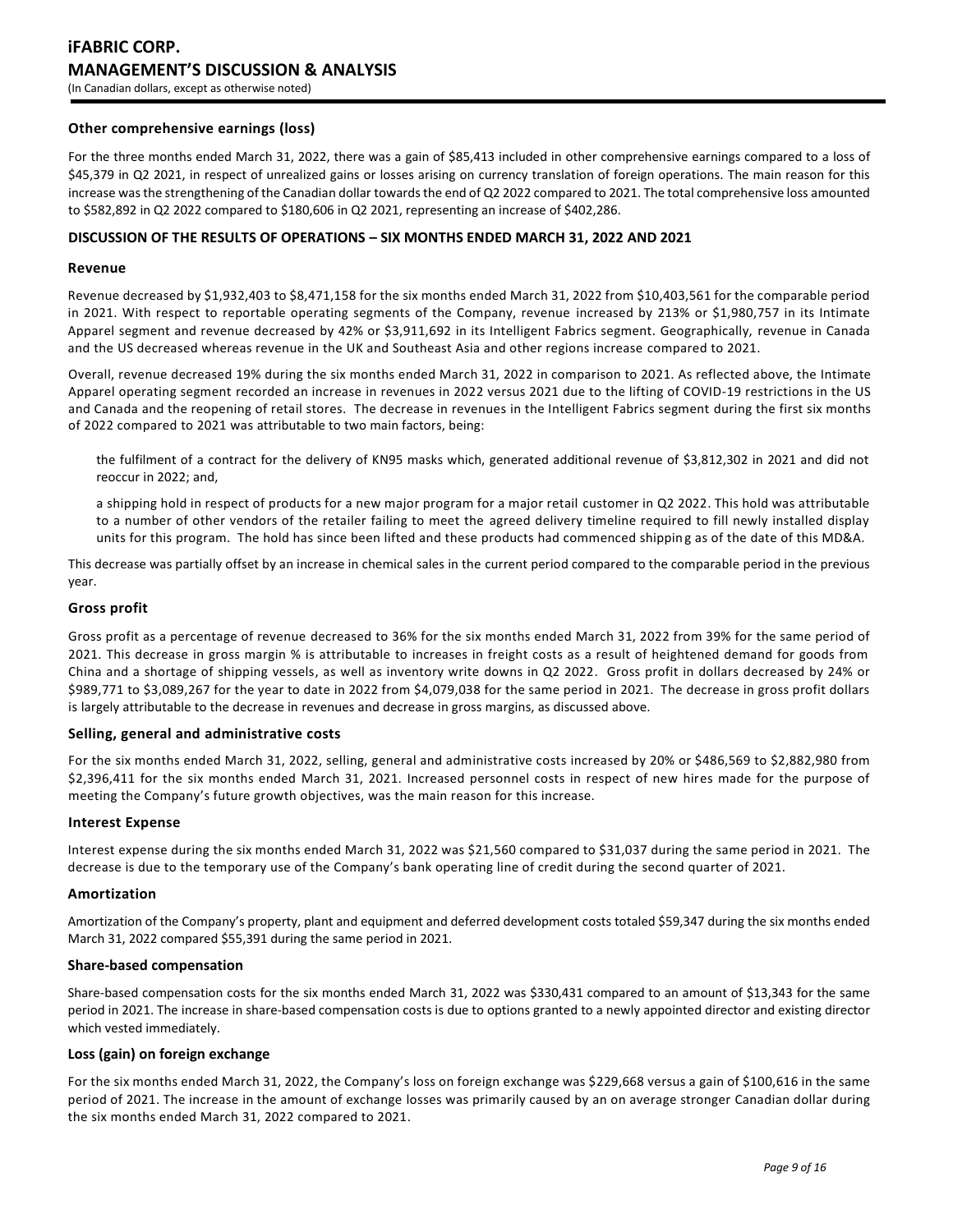# **iFABRIC CORP. MANAGEMENT'S DISCUSSION & ANALYSIS** (In Canadian dollars, except as otherwise noted)

## **Provision (recovery) of income taxes**

The Company's provision for income taxes was \$75,025 for the year to date in 2022, compared to a provision of \$406,586 for the same period in 2021. Included in the earnings (loss) before income taxes are certain non-deductible items for tax purposes. Differences in the amounts of non-deductible expenses, as well as taxes on increased earnings in foreign subsidiaries and withholding taxes on foreign dividends, are the primary reasons for the change in the Company's effective income tax rate during the six months ended March 31, 2022 compared to 2021.

#### **Net earnings (loss) and EBITDA**

The net loss attributable to iFabric's shareholders during the six months ended March 31, 2022 was \$503,720 (\$0.017 per share basic and diluted) compared to net earnings attributable to shareholders of \$1,461,127 for the six months ended March 31, 2021 (\$0.055 per share basic, and \$0.053 per share diluted). The \$1,964,847 decrease in earnings for the first two quarters of 2022 compared to 2021 is largely attributable to a decrease in revenues and margin contribution as discussed above. Negative adjusted EBITDA for six months ended March 31, 2022 amounted to \$8,525 compared to adjusted EBITDA of \$1,979,393 for the comparable period in 2021, representing a decrease of \$1,987,918 for the same reasons.

## **Other comprehensive earnings (loss)**

For the six months ended March 31, 2022 a gain of \$88,277 was included in other comprehensive earnings, in respect of the accumulated unrealized loss arising on currency translation of foreign operations, compared to a loss of \$317,250 included in the same period in 2021. The total comprehensive loss for the six months in 2022 amounted \$406,611 compared to total comprehensive earnings of \$1,155,786 in 2021 representing a decrease of \$1,562,397 for the reasons stated above.

# **SEASONALITY AND QUARTERLY FLUCTUATIONS**

The Company's business is seasonal and results of operations for any interim period are not necessarily indicative of results of operations for the full fiscal year.

# **SUMMARY OF QUARTERLY RESULTS**

| Fiscal 2022                                             | Q1        | Q2             | Q <sub>3</sub> | Q4        |
|---------------------------------------------------------|-----------|----------------|----------------|-----------|
| Revenue                                                 | 4,993,871 | 3,477,287      |                |           |
| Net earnings (loss) attributable to common shareholders | 167,960   | (671, 680)     |                |           |
| Net earnings (loss) per common share                    |           |                |                |           |
| Basic                                                   | 0.006     | (0.023)        |                |           |
| Diluted                                                 | 0.006     | (0.023)        |                |           |
|                                                         |           |                |                |           |
| Fiscal 2021                                             | Q1        | Q <sub>2</sub> | Q <sub>3</sub> | Q4        |
| Revenue                                                 | 7,520,901 | 2,882,660      | 4,155,829      | 5,204,282 |
| Net earnings (loss) attributable to common shareholders | 1,602,282 | (141, 155)     | 705,406        | 203,165   |
| Net earnings (loss) per common share                    |           |                |                |           |
| <b>Basic</b>                                            | 0.060     | (0.006)        | 0.024          | 0.006     |
| Diluted                                                 | 0.058     | (0.006)        | 0.023          | 0.006     |
|                                                         |           |                |                |           |
| Fiscal 2020                                             | Q1        | Q2             | Q <sub>3</sub> | Q4        |
| Revenue                                                 | 2,596,841 | 2,252,090      | 3,057,712      | 3,615,033 |
| Net earnings (loss) attributable to common shareholders | 53,810    | (481, 746)     | (546, 926)     | 357,092   |
| Net earnings (loss) per common share                    |           |                |                |           |
| Basic                                                   | 0.002     | (0.018)        | (0.021)        | 0.014     |
| Diluted                                                 | 0.002     | (0.018)        | (0.021)        | 0.014     |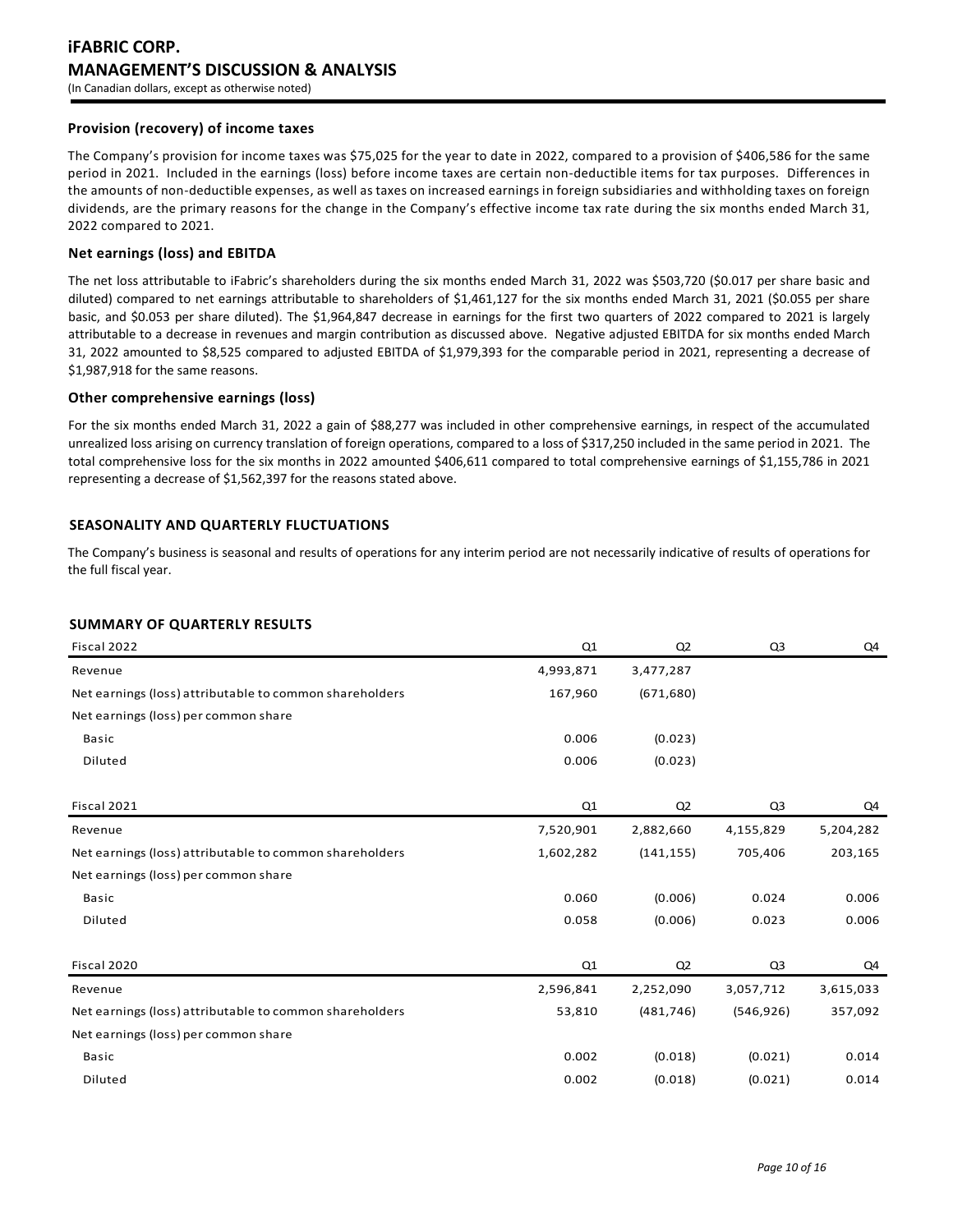The following table sets forth the Company's unaudited condensed consolidated statements of financi al position as at March 31, 2022 and September 30, 2021:

|                                                         | March 31,  | September 30, |
|---------------------------------------------------------|------------|---------------|
| As at                                                   | 2022       | 2021          |
| <b>ASSETS</b>                                           |            |               |
| <b>Current assets</b>                                   |            |               |
| Cash                                                    | 4,999,871  | 8,901,718     |
| Accounts receivable                                     | 4,313,711  | 6,452,896     |
| Inventories                                             | 7,128,885  | 3,015,010     |
| Income taxes recoverable                                | 62,198     | 90,521        |
| Prepaid expenses and deposits                           | 5,198,074  | 4,734,352     |
| <b>Total current assets</b>                             | 21,702,739 | 23,194,497    |
| <b>Non-current assets</b>                               |            |               |
| Due from related parties                                | 87,248     | 131,404       |
| Property, plant and equipment                           | 3,049,147  | 2,942,104     |
| Right-of-use assets                                     | 37,630     | 54,168        |
| Deferred development costs                              | 218,248    | 231,658       |
| Deferred income taxes                                   | 1,188,600  | 1,020,984     |
| Goodwill                                                | 55,050     | 55,050        |
| <b>Total non-current assets</b>                         | 4,635,923  | 4,435,368     |
| <b>Total assets</b>                                     | 26,338,662 | 27,629,865    |
| <b>LIABILITIES</b>                                      |            |               |
| <b>Current liabilities</b>                              |            |               |
| Accounts payable and accrued liabilities                | 1,930,838  | 2,941,445     |
| Customer deposits                                       | 77,788     | 151,315       |
| Income taxes payable                                    | 288,671    | 256,426       |
| Defered revenue                                         | 16,129     | 25,609        |
| Current portion of contract liability                   | 86,316     | 180,509       |
| Current portion of lease liability                      | 30,613     | 30,613        |
| Current portion due to related parties                  | 544        |               |
| Current portion of bank loan payable                    | 1,170,766  | 1,215,464     |
| <b>Total current liabilities</b>                        | 3,601,665  | 4,801,381     |
| <b>Non-current liabilties</b>                           |            |               |
| Non-current portion of lease liability                  | 5,548      | 20,855        |
| Due to related parties                                  | 530,422    | 530,422       |
| Total non-current liabilities                           | 535,970    | 551,277       |
| <b>Total liabilities</b>                                | 4,137,635  | 5,352,658     |
| Commitments                                             |            |               |
| <b>EQUITY</b>                                           |            |               |
| Equity attributable to iFabric Corp. shareholders       |            |               |
| <b>Capital stock</b>                                    | 13,585,774 | 13,585,774    |
| <b>Reserves</b>                                         | 3,595,177  | 3,264,746     |
| <b>Retained earnings</b>                                | 5,109,205  | 5,612,925     |
| Accumulated other comprehensive earnings (loss)         | (108, 274) | (196, 551)    |
| Total equity attributable to iFabric Corp. shareholders | 22,181,882 | 22,266,894    |
| Non-controlling interest                                | 19,145     | 10,313        |
| <b>Total equity</b>                                     | 22,201,027 | 22,277,207    |
| <b>Total liabilities and equity</b>                     | 26,338,662 | 27,629,865    |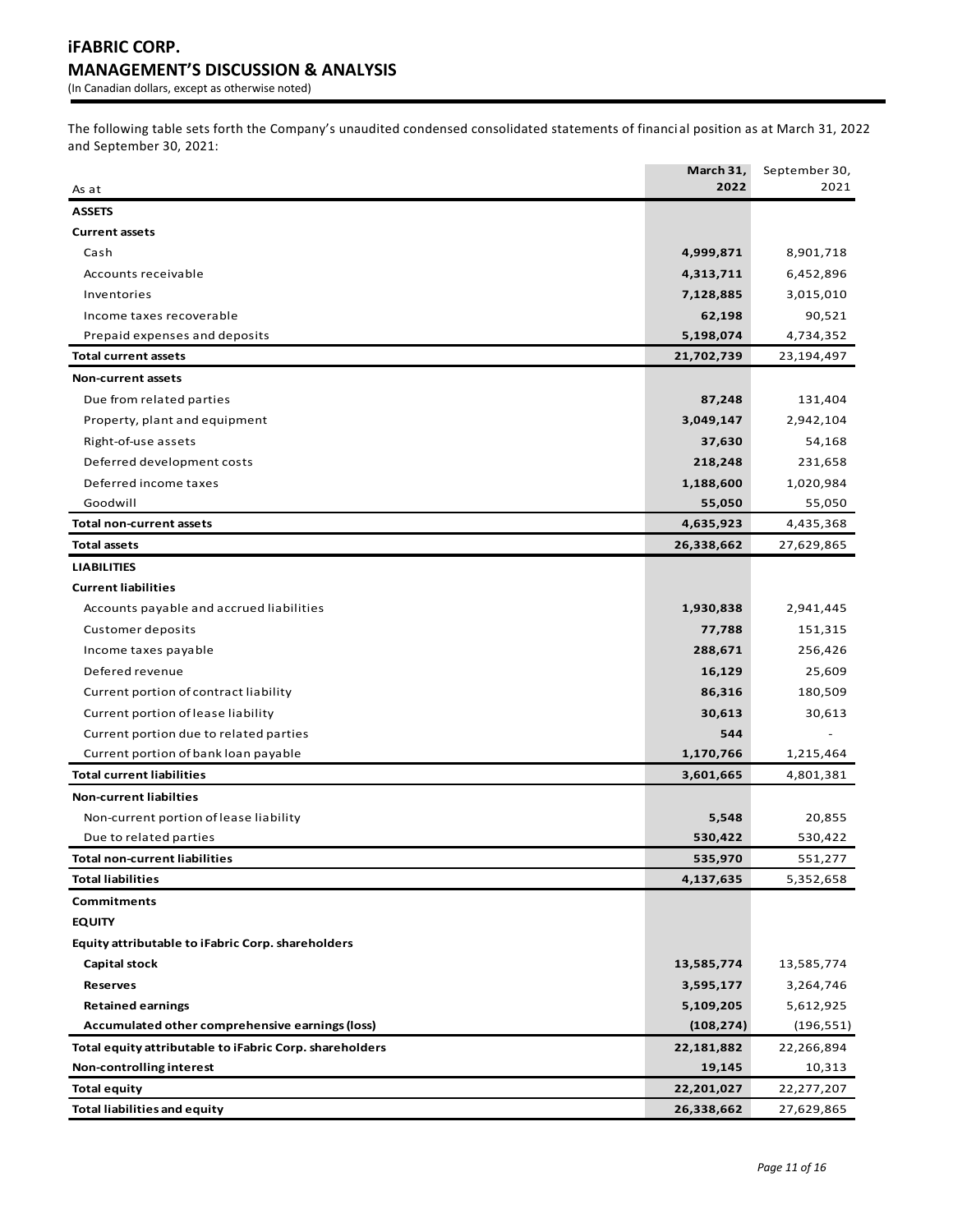# **OVERVIEW OF CONSOLIDATED STATEMENTS OF FINANCIAL POSITION**

The Company's cash balance decreased by \$3,901,847 to \$4,999,871 as at March 31, 2022 from \$8,901,718 as at September 30, 2021, mainly as a result of increased inventory and deposits for inventory on order.

Total accounts receivable at the end of Q2 2022 was \$4,313,711 compared to \$6,452,896 as at September 30, 2021, representing a decrease of \$2,139,185, attributable to collections in respect of large shipments during the 4th quarter of fiscal 2021.

Total inventory increased by \$4,113,875 to \$7,128,885 at the end of Q2 2022 from \$3,015,010 at the end of fiscal 2021. This increase is attributable to large quantities of inventory received for confirmed new and existing apparel programs, as well as for the Company's own brand launch.

Prepaid expenses and deposits increased by \$463,722 to \$5,198,074 at March 31, 2022, from \$4,734,352 at September 30, 2021, as a result of increased orders on hand for completion during the second half of fiscal 2022.

Property, plant and equipment at the end of Q2 2022 totaled \$3,049,147 compared to \$2,942,104 at the end of fiscal 2021, with the difference attributable to renovations to the Company's Markham warehouse, in order to increase the amount of available warehouse space.

Right-of-use assets decreased to \$37,630 in Q2 2022 compared to \$54,168 at the end of fiscal 2021, with the difference attributable to amortization.

Deferred development costs decreased to \$218,248 at the end of Q2 2022 from \$231,658 at the end of fiscal 2021, with the difference attributable to amortization.

Deferred income taxes increased to \$1,188,600 at the end of Q2 2022 from \$1,020,984 at the end of fiscal 2021. The increase is mostly attributable to losses incurred in the Intelligent Fabric operating segment in its Canadian operations.

Current liabilities amounted to \$3,061,665 at March 31, 2022 compared to \$4,801,381 as at September 30, 2021 representing a decrease of \$1,199,716, mainly as a result of decreased trade payables and the recognition of contract revenue during the period.

Non-current liabilities at the end of Q2 2022 were \$535,970 compared to \$551,277 as at September 30, 2021. The decrease is mainly attributable to the amortization of a lease liability during the current period.

#### **NON-GAAP PERFORMANCE MEASURES**

The following tables reconcile Non-GAAP Performance Measures used by the Company in analyzing the operational performance of the Company to their nearest IFRS measure, and should be read in conjunction with the Consolidated statement of operations and comprehensive earnings (loss) and Consolidated statement of cash flows included in the Consolidated financial statements as of March 31, 2022 and 2021.

#### *EBITDA and Adjusted EBITDA*

The following table reconciles net earnings and comprehensive earnings (loss) attributable to owners of the Company to our Non-GAAP Performance Measure, Adjusted EBITDA:

|                                                                       | Three months |            | Six months |           |
|-----------------------------------------------------------------------|--------------|------------|------------|-----------|
| For the period ended March 31,                                        | 2022         | 2021       | 2022       | 2021      |
|                                                                       |              |            |            |           |
| Net earnings (loss) after tax attributable to shareholders            | (671, 680)   | (141, 155) | (503, 720) | 1,461,127 |
| Add (deduct):                                                         |              |            |            |           |
| Net earnings attributable to non-controlling interest                 | 3,375        | 5,928      | 8,832      | 11,909    |
| Provision for income taxes                                            | (103, 409)   | 48,148     | 75,025     | 406,586   |
| Share-based compensation                                              | 327,433      | 6,598      | 330,431    | 13,343    |
| Amortization of deferred development costs                            | 6,705        | 6,705      | 13,410     | 13,410    |
| Depreciation of plant, property and equipment and right-of-use assets | 23,610       | 20,991     | 45,937     | 41,981    |
| Interest expense                                                      | 10,915       | 16,792     | 21,560     | 31,037    |
|                                                                       |              |            |            |           |
| <b>Adjusted EBITDA</b>                                                | (403, 051)   | (35,993)   | (8,525)    | 1,979,393 |
| Add (deduct):                                                         |              |            |            |           |
| Share-based compensation                                              | (327, 433)   | (6,598)    | (330, 431) | (13, 343) |
| <b>EBITDA</b>                                                         | (730, 484)   | (42, 591)  | (338, 956) | 1,966,050 |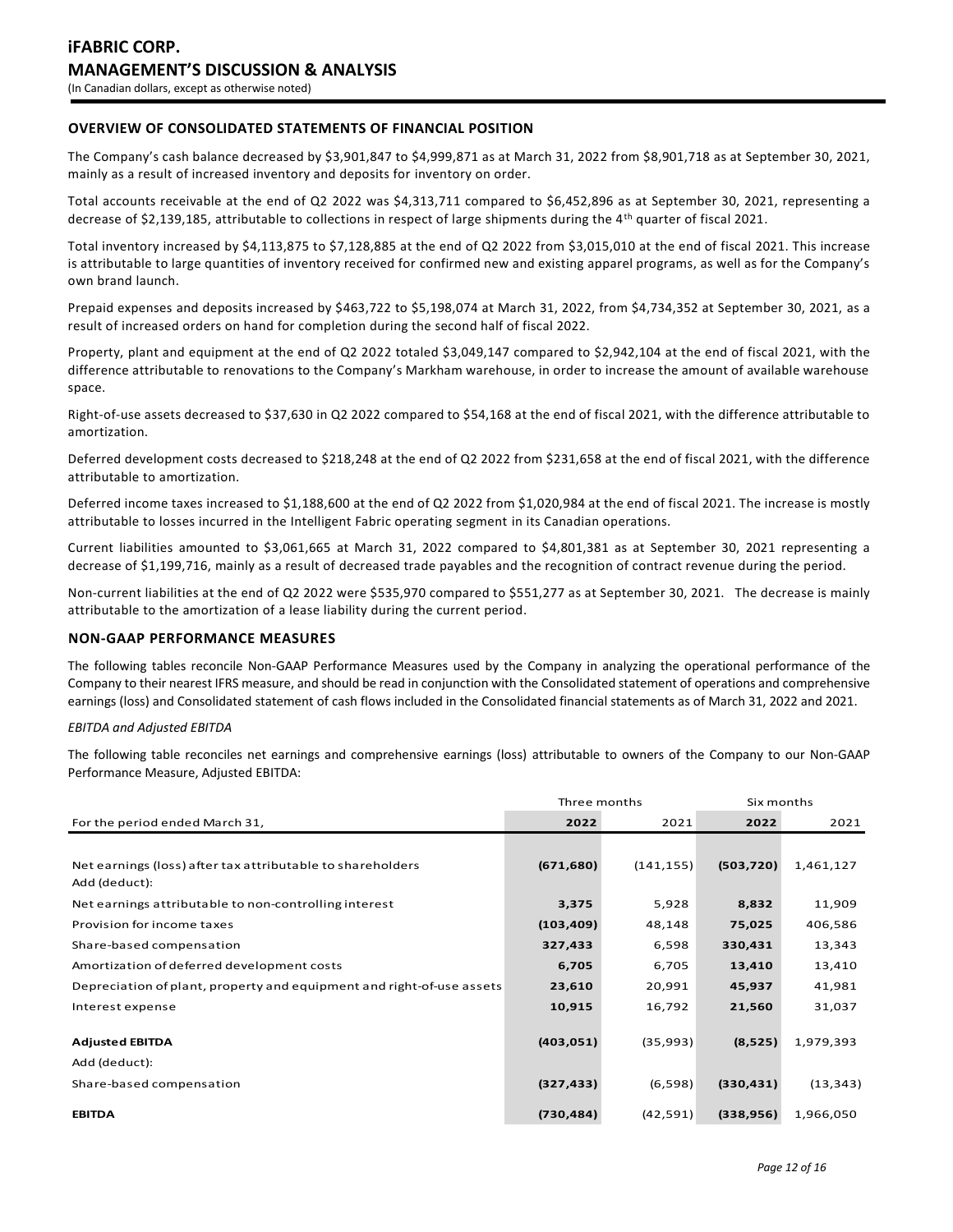The Company provides adjusted EBITDA for the purpose of providing investors, prospective investors and other users of the financial statements, the means to fully assess the Company's operational performance, by excluding items such as share-based compensation and other expense items which, are not are not considered operational in nature.

## **LIQUIDITY, CASH FLOWS AND CAPITAL RESOURCES**

The Company is subject to risks including, but not limited to, the potential inability to raise additional funds through debt and/or equity financing to support the Company's development and continued operations, and to meet the Company's liabilities and commitments as they come due.

The Company's capital resources include a bank operating line, a secured bank loan, and equity attributable to the Company's shareholders.

#### **Bank Operating Line**

Two of the Company's subsidiaries share a demand operating loan with a tier one Canadian bank available to a maximum of \$3,750,000, which was unutilized as at March 31, 2022 and September 30, 2021. The loan facility bears interest at either the bank's prime lending rate or USD base rate, as applicable, plus 0.75%. The purpose of the credit facility is to provide for ongoing operating requirements including the financing of accounts receivable and inventories. The facility is secured by a first-ranking all-indebtedness collateral mortgage in the amount of \$3,000,000 on land and buildings, a general security agreement, an assignment of rents, as well as guarantees from the Company and two of its subsidiary companies.

#### **Variable Rate Demand Loan**

One of the Company's subsidiaries has a variable rate demand loan, payable in monthly payments of \$10,331 comprising principal and interest at a prime interest rate plus 0.75% per annum, amortized over a fifteen-year period ending February 28, 2032, and secured by a first-ranking all-indebtedness collateral mortgage in the amount of \$3,000,000 on land and buildings, a general security agreement, an assignment of rents, as well as guarantees from the Company and three of its subsidiary companies. This loan is an obligation of a subsidiary of the Company with a 25% non-controlling interest. Management expects to pay only the minimum monthly payments during the next twelve months.

Two of the Company's subsidiaries has a \$60,000 loan each for a total of \$120,000, which was funded by the Canada Emergency Business Account ("CEBA"). CEBA is interest free until December 31, 2022 with one third of the balance forgiven if two thirds of the balance is repaid by December 31, 2022. Management expects to pay the two thirds of the balance of \$120,000 of CEBA within the next 12 months.

#### **Working capital**

Working capital represents current assets less current liabilities. As at March 31, 2022, the Company's working capital amounted \$18,101,074 compared to working capital of \$18,393,116 as at September 30, 2021, representing a decrease of \$292,042, as result of the loss for the current quarter.

#### **Operating activities**

Cash used in operating activities during the six months ended March 31, 2022 amounted to \$3,792,747 compared to an amount of \$1,677,760 used in operating activities during the six months ended March 31, 2021, representing an increase in cash outflow of \$2,114,987. The increase in operational cash flow outflow can be attributed to increased inventory and deposits for products on order.

#### **Financing activities**

Cash used in financing activities during the six months ended March 31, 2022 amounted to \$60,935, compared to \$10,462,302 provided by financing activities during the six months ended March 31, 2021, representing a decrease of \$10,523,237 in financing cash inflow. The difference can be mostly attributed to the net proceeds from a private placement of equity in Q2 2021.

#### **Investing activities**

Cash used in investing activities during the six months ended March 31, 2022 amounted to \$136,442 compared to no cash used in investing activities during the six months ended March 31, 2021. This cash investment was made for the purpose of increasing available warehouse space at the Company's Markham location.

## **OFF-BALANCE SHEET ARRANGEMENTS**

The Company has no off-balance sheet arrangements as of March 31, 2022, with the exception of the operating leases as noted in the "Commitments & Contractual Obligations" section below.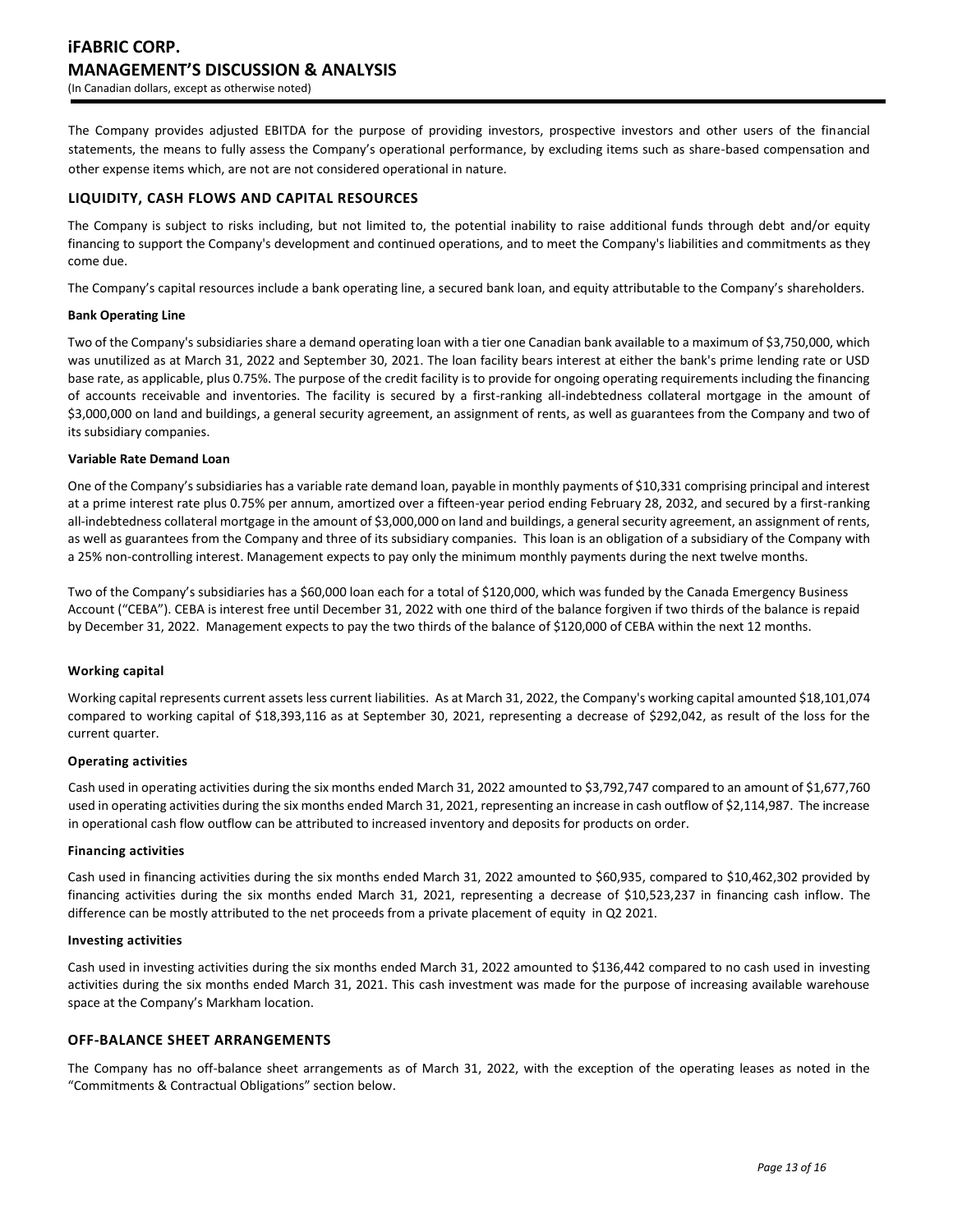## **COMMITMENTS & CONTRACTUAL OBLIGATIONS**

In terms of a worldwide license agreement, the Company has the right to use trademarks in connection with the manufacture, marketing, sale and distribution of certain licensed products. During the license term, the Company is required to pay a quarterly royalty on its net sales as defined in the agreement, on all products sold under the licensed marks. The effective royalty rates vary depending on the distribution channel and range from 0%-10%. Minimum annual royalties have been established for the balance of the contract period ending December 31, 2022 and 2023 in U.S. dollar amount of \$160,000 and \$200,000 respectively. In addition, the Company is required to pay an advertising fee of 1%-2%, depending on the distribution channel, payable quarterly, on its net sales as defined in the agreement, for promotion of the licensed products. The license term is in effect until December 31, 2023.

#### **RELATED PARTY TRANSACTIONS**

During the three and six month periods ended March 31, 2022, there have been no significant changes in the related party transactions from those disclosed in the Company's 2021 audited consolidated financial statements.

#### **FINANCIAL RISK MANAGEMENT**

The Company's risk management policies are established to identify and analyze the risks faced by the Company, to set appropriate risk limits and controls, and to monitor risks and adherence to limits. Risk management policies and systems are reviewed regularly to reflect changes in market conditions and the Company's activities. There have been no significant changes in the Company's risk exposures during the three and six months ended March 31, 2022 from those described in the Company's audited annual consolidated financial statements for the year ended September 30, 2021.

#### **OUTSTANDING SHARE DATA**

As of the date of this MD&A, the Company had 29,624,467 common shares outstanding. Furthermore, the Company had 1,829,000 options issued and outstanding, of which 1,779,000 were exercisable, as well as 2,948,717 common share purchase warrants and 176,923 compensation options issued pursuant to an equity offering which, closed on February 22, 2021.

#### **RISKS & UNCERTAINTIES**

The Company is exposed to various operational risks and uncertainties which are described in the Company's 2021 annual MD&A. The risks and uncertainties disclosed in the 2021 annual MD&A are not exhaustive. New risk factors may emerge from time to time and it is not possible for management to predict all such risk factors, nor can it assess the impact of all such risk factors on the Company's business, performance, condition, results, operations or strategies and plans. The following additional risk factors were identified during the current quarter:

# **Current and future global economic and political volatility and uncertainty may negatively impact our financial performance and results of operations as well as our ability to predict future spending requirements and growth, if any.**

Current and future global economic, political and social conditions remain volatile and uncertain, especially due to the continuing impacts and uncertainties as a result of the COVID-19 pandemic, particularly in certain parts of the world. Further, acts of terrorism, labor activism or unrest, and other geopolitical unrest, including global events such as the Russian invasion of Ukraine, could cause disruptions in our business or the businesses of our partners or the economy as a whole. If any of the following international business risks were to materialize or become worse, they could have a material adverse effect on our business, financial condition and results of operations:

• social and political instability and, potential terrorist attacks, in a number of countries around the world, including continued hostilities and civil unrest in the Middle East and Ukraine. This instability may have a negative effect on our business, financial condition and operations via our customers and global supply chain;

• epidemics and pandemics, such as the coronavirus outbreak, which may adversely affect our workforce, as well as our suppliers and customers;

- adverse changes in government policies, especially those affecting trade and investment; and
- volatility in foreign currency exchange rates, in particular with respect to the U.S. dollar, and transfer restrictions, particularly in China.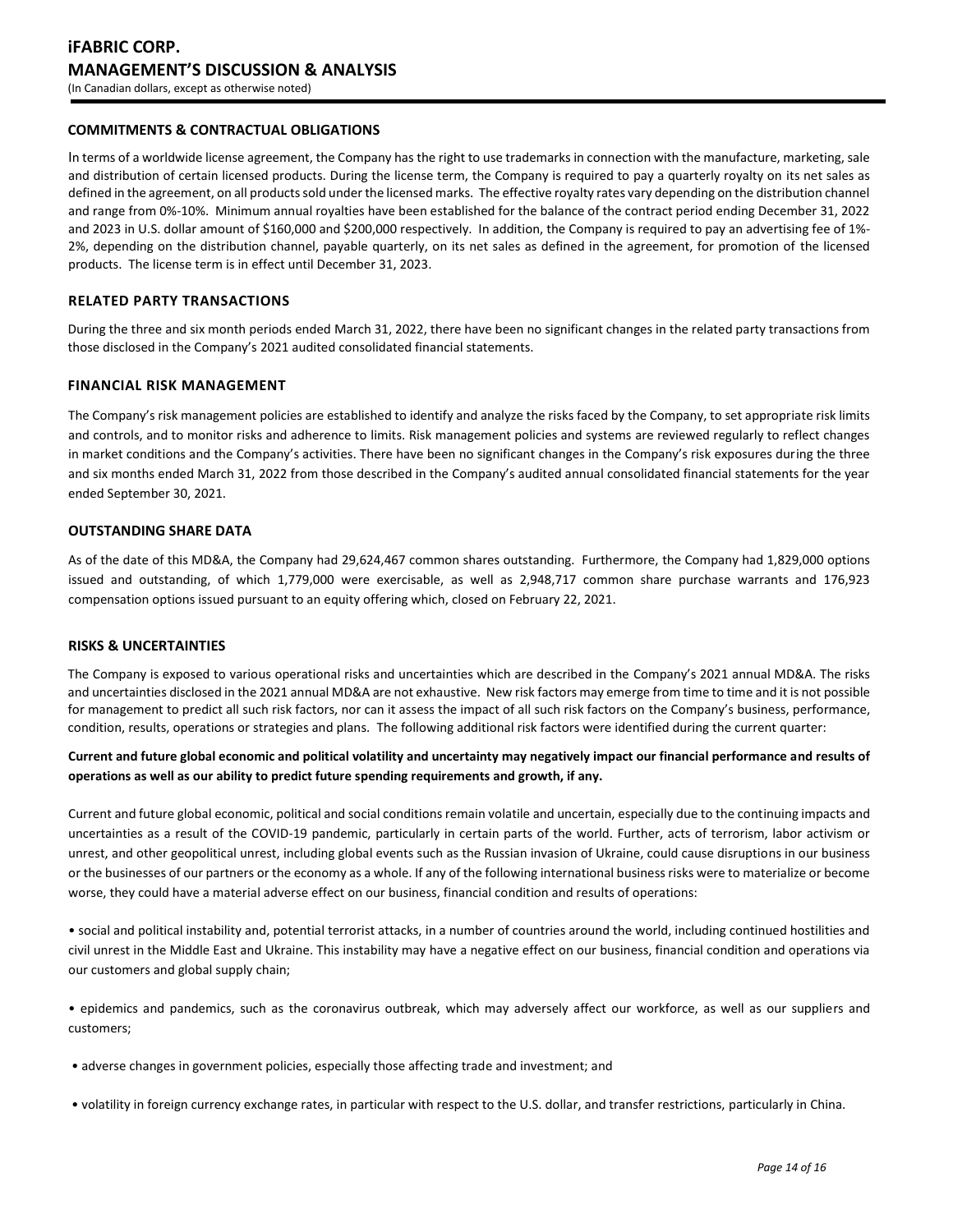As a result, it is difficult to estimate the level of growth or contraction for the global economy as a whole. It is even more difficult to estimate economic growth or contraction in various sectors and regions, including the markets in which we operate. Because all components of our budgeting and forecasting are dependent upon estimates of growth or contraction in the markets we serve and the demand for our products and services, the prevailing economic uncertainties render estimates of future income and expenditures very difficult to make. Adverse changes may occur as a result of the impact of the COVID-19 pandemic or the continued prevalence of public health crises, wavering consumer confidence, unemployment, declines in stock markets, contraction of credit availability, declines in real estate values, stagnant economic conditions, increasing nationalism and protectionism, trade tensions and tariff uncertainty, political deadlock, war, financial and trade sanctions, social unrest or other factors affecting economic conditions generally. These changes may negatively impact our ability to meet our targets for revenue, Adjusted EBITDA and cash from operating activities.

# **CRITICAL ACCOUNTING POLICIES AND ESTIMATES**

This MD&A is based upon the Q2 2022 unaudited condensed consolidated interim financial statements, which have been prepared in accordance with IFRS and IAS 34, "Interim Financial Reporting". The preparation of the Q2 2022 unaudited condensed consolidated interim financial statements requires management to select appropriate accounting policies and to make judgments, estimates and assumptions that affect the reported amounts of assets, liabilities, revenues, expenses and the disclosure of contingent assets and liabilities at the end of the reporting period. The estimates and related assumptions are based on previous experience and other factors considered reasonable under the circumstances, the results of which form the basis of making assumptions about carrying values of assets and liabilities that are not readily apparent from other sources.

The estimates and underlying assumptions are reviewed on an ongoing basis. Revisions to accounting estimates are recognized in the period in which the estimate is revised if the revision affects only that period or in the period of revision and future periods if the revision affects both current and future periods.

Significant assumptions about the future that management has made could result in a material adjustment to the carrying amounts of assets and liabilities, or on the reported results of revenues, expenses, gains, or losses, in the event that actual results differ from assumptions made. The methods used to calculate critical accounting estimates are consistent with prior periods.

During Q2 2022, there were no significant changes to methods used to:

- Cost inventory or determine provisions for obsolete or slow-moving inventory
- Determine impairment of deferred development costs
- Determine impairment of deferred income tax assets
- Determine impairment or estimated useful lives of property, plant and equipment
- Determine the fair value of share-based payment transactions

For further details concerning the use of estimates, judgments and assumptions in the preparation of the Company's Q2 2022 unaudited condensed consolidated interim financial statements, along with details of the significant accounting policies used in the preparation of such interim financial statements, specific reference should be made to note 3 of the Company's audited annual consolidated financial statements for the fiscal year ended September 30, 2021.

#### **ACCOUNTING POLICY DEVELOPMENTS**

The significant accounting policies as disclosed in the Company's audited annual consolidated financial statements for the year ended September 30, 2021 have been applied consistently in the preparation of the Q2 2022 unaudited condensed consolidated interim financial statements.

#### **DISCLOSURE CONTROLS AND PROCEDURES**

Disclosure controls and procedures are designed to provide reasonable assurance that material information relating to the Company is made known to the Chief Executive Officer and the Chief Financial Officer (the "Certifying Officers") by others on a timely basis so that appropriate decisions can be made regarding public disclosure within the time periods required by applicable securities laws. The Certifying Officers are responsible for establishing and maintaining the Company's disclosure controls and procedures. Based on an evaluation of the Company's disclosure controls and procedures, the Company's Certifying Officers have concluded that these controls are appropriately designed and were operating effectively as of March 31, 2022. Although the Company's disclosure controls and procedures were operating effectively as of March 31, 2022, there can be no assurance that the Company's disclosure controls and procedures will detect or uncover all failures of persons within the Company to disclose material information otherwise required to be set forth in the annual regulatory filings.